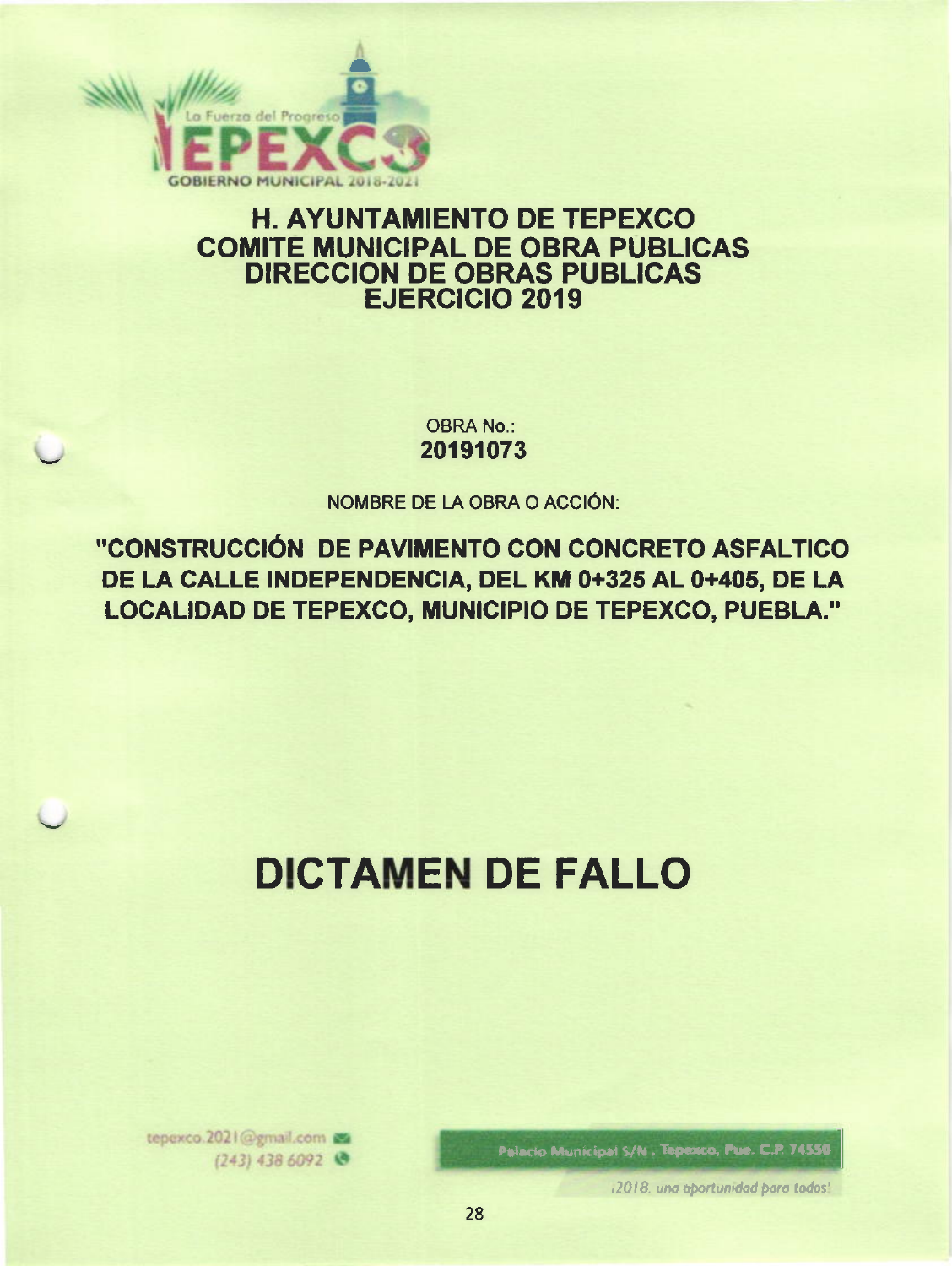

**H. AYUNTAMIENTO DE TEPEXCO COMITÉ MUNICIPAL DE OBRA PÚBLICAS DIRECCION DE OBRAS PÚBLICAS** EJERCICIO 2019 **CONCURSO POR ADJUDICACION DIRECTO** CONCURSO: DOP-20191073

DIRECCIÓN DE OBRAS

2018 - 2021

# OBRA: "CONSTRUCCIÓN DE PAVIMENTO CON CONCRETO ASFALTICO DE LA CALLE INDEPENDENCIA, DEL KM 0+325 AL 0+405, DE LA LOCALIDAD DE TEPEXCO, MUNICIPIO DE **TEPEXCO, PUEBLA."**

**LUGAR DE TRABAJO:** 

**TEPEXCO, TEPEXCO, PUEBLA** 

FECHA:

04 DE NOVIEMBRE DE 2019

# **REGISTRO DE DICTAMEN DE FALLO**

| <b>EMPRESA</b>                   | <b>REPRESENTANTE</b><br><b>LEGAL</b>         | <b>FIRMA</b> | e-mail                          |                                 |
|----------------------------------|----------------------------------------------|--------------|---------------------------------|---------------------------------|
| JERGOB'S S.A. DE C.V.            | ING. JAIME GOMEZ<br><b>NORATO</b>            |              | ing.jaimegomezn<br>@hotmail.com |                                 |
| ROBERTO DE LA ROSA TORRES        | ARQ. ROBERTO DE LA<br><b>ROSA TORRES</b>     |              | procivco@gmail.c<br>om.         |                                 |
| CONSTRUCTORA BRAMAT S.A. DE C.V. | <b>C. ROBERTO GALLARDO</b><br><b>MORALES</b> |              | roberto.g.m90@h<br>otmail.com   |                                 |
|                                  |                                              |              |                                 |                                 |
|                                  |                                              |              | <b>PRESIDENCIA MUNICIP</b>      | TEPEXCD, PUEBLA<br>$201 - 2021$ |

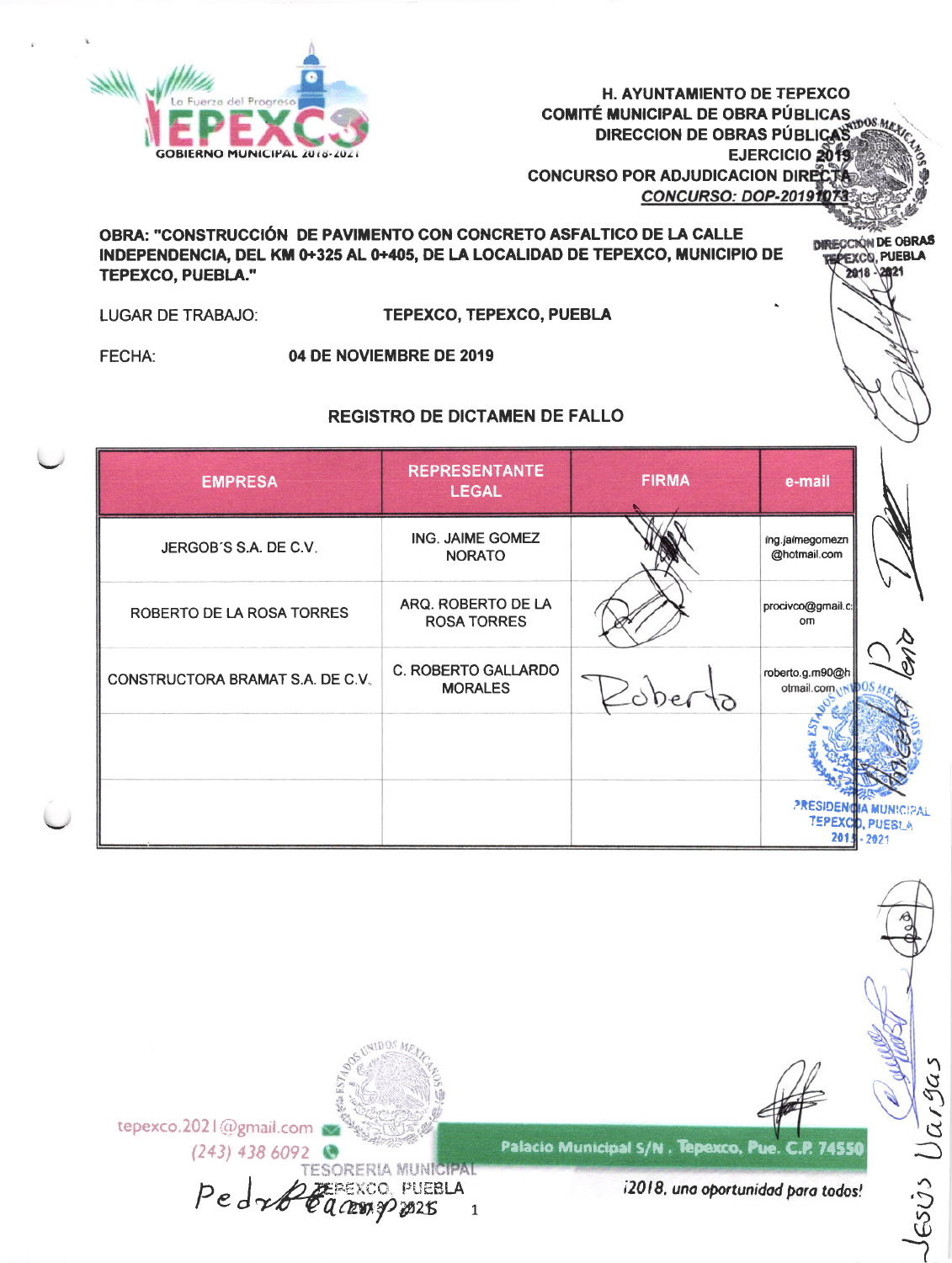

**H. AYUNTAMIENTO DE TEPEXCO COMITÉ MUNICIPAL DE OBRA PÚBLICAS DIRECCION DE OBRAS PÚBLICAS EJERCICIO 2019 CONCURSO POR ADJUDICACION DIRECTA CONCURSO: DOP-20191073** 

# DICTAMEN DE FALLO ADJUDICACIÓN DIRECTA

QUE SE ELABORA CONFORME A LO ESTIPULADO EN AL ARTICULO 35 FRACCION III Y 36 FRACCION I DE LA LEY DE OBRAS PUBLICAS Y SERVICIOS RELACIONADAS CON LA MISMA PARA EL ESTADO DE PUEBLA Y CAPITULO TERCERO ARTICULOS DEL 41 AL 44 DEL REGLAMENTO DE LA LEY DE OBRA PÚBLICA Y SERVICIOS RELACIONADOS CON LA MISMA PARA EL ESTADO DE PUEBLA, CORRESPONDIENTE AL PROCEDIMIENTO DE TIPO PRESENCIAL POR ADJUDICACION DIRECTA, NO. DOP-20191073, RELATIVO A "CONSTRUCCIÓN DE PAVIMENTO CON CONCRETO ASFALTICO DE LA CALLE INDEPENDENCIA, DEL KM 0+325 AL 0+405, DE LA LOC8000AD DE TEPEXCO. MUNICIPIO DE TEPEXCO, PUEBLA.", EL COMITE DE OBRAS PUBLICAS EMITE EL DICTAMEN QUE SERVIRA COMO FUNDAMENTO PARA EL FALLO DE LA ADJUDICACION DEI **CONTRATO REFERENTE.** 

#### **ANTECEDENTES**

EL PROCESO LICITATORIO SE LLEVÓ A CABO CON BASE EN LO ESTABLECIDO EN LOS ARTICULOS 134 DE LA CONSTITUCION POLITICA DE LOS ESTADOS UNIDOS MEXICANOS, LA LEY DE OBRA PUBLICA Y SERVICIOS RELACIONADOS CON LAS MISMAS Y SU REGLAMENTO, ASI COMO EN LAS DEMAS DISPOSICIONES APLICABLES EN LA MATERIA.

# 1.- FECHA, LUGAR Y HORA DEL ACTO

EN EL MUNICIPIO DE TEPEXCO, DEL ESTADO DE PUEBLA, SIENDO LAS 10:00 HRS DEL DIA 04.05 NOVIEMBRE DE 2019, SE REUNIERON EN LA OFICINA DE LA PRESIDENCIA MUNICIPAL CON DOMICILIO PALACIO MUNICIPAL S/N, CENTRO, TEPEXCO, PUEBLA, PERSONAS CUYOS NOMBRES, REPRESENTACIÓN Y FIRMAS FIGURAN EN ESTE DOCUMENTO, PARA CELEBRAR EL ANALISIS COMPARATIVO DE LAS PROPOSICIÓNES CALIFICADAS SOLVENTES TÉCNICA Y ECONÓMICAMENTE ADMITIDAS EN EL CONCURSO A TRAVES DE LA ADJUDICACION DIRECTA. DE TIPO PRESENCIAL NO.: DOP-20191073 CORRESPONDIENTE A LA OBRA: "CONSTRUCCIÓN DE PAVIMENTS CON CONCRETO ASFALTICO DE LA CALLE INDEPENDENCIA, DEL KM 0+325 AL 0+405, DE LA LOCALIDAD N DE TEPEXCO, MUNICIPIO DE TEPEXCO, PUEBLA."

# 2.- CRITERIOS UTILIZADOS PARA LA EVALUACIÓN DE LAS PROPOSICIONES

 $PedxB@ampo5$ 

2018 - 2021

LOS CRITERIOS UTILIZADOS PARA LA EVALUACION DE LAS PROPUESTAS: DE CONFORMIDAD CON LOS ARTICULOS 35 FRACCION III, 47 BIS FRACCION IV, 36, 40, DE LA LEY DE OBRAS PUBLICAS Y SERVICIOS RELACIONADOS CON LAS MISMAS DEL ESTADO DE PUEBLA, 40, 41, 42 y 44 DEL REGLAMENTO DE LA LEY DE OBRAS PUBLICAS Y SERVICIOS RELACIONADOS CON LAS MISMAS.LOS CRITERIOS PARA DETERMINAR LA SOLVENCIA DE LAS PROPOSICIONES CONSISTIERON EN VERIFICAR EL CUMPLIMIENTO DE LAS CONDICIONES LEGALES, TÉCNICAS Y ECONÓMICAS REQUERIDAS POR LA CONVOCANTE A LOS LICITANTES, ENTRE OTRAS, QUE LOS RECURSOS PROPUESTOS POR LOS LICITANTES SEAN LOS NECESARIOS PARA EJECUTAR SATISFACTORIAMENTE, CONFORME AL PROGRAMA DE EJECUCIÓN, LAS CANTIDADES DE TRABAJO ESTABLECIDAS. PARA ELLO SE EFECTUÓ LA REVISIÓN, ANÁLISIS Y EVALUACIÓN DETALLADA DE LAS PROPOSICIONES PRESENTADAS POR LOS LICITANTES, LO QUE PERMINO IDENTIFICAR AQUELLAS QUE CUMPLIERON O NO CON LOS REQUISITOS SOLICITADOS POR LA

Palacio Municipal S/N.

tepexco.2021@gmail.com (243) 438 6092 CESORERIA MUNICIPAL

12018, una oportunidad para todos!

Pue. C.P

Tenexco

BUD Varga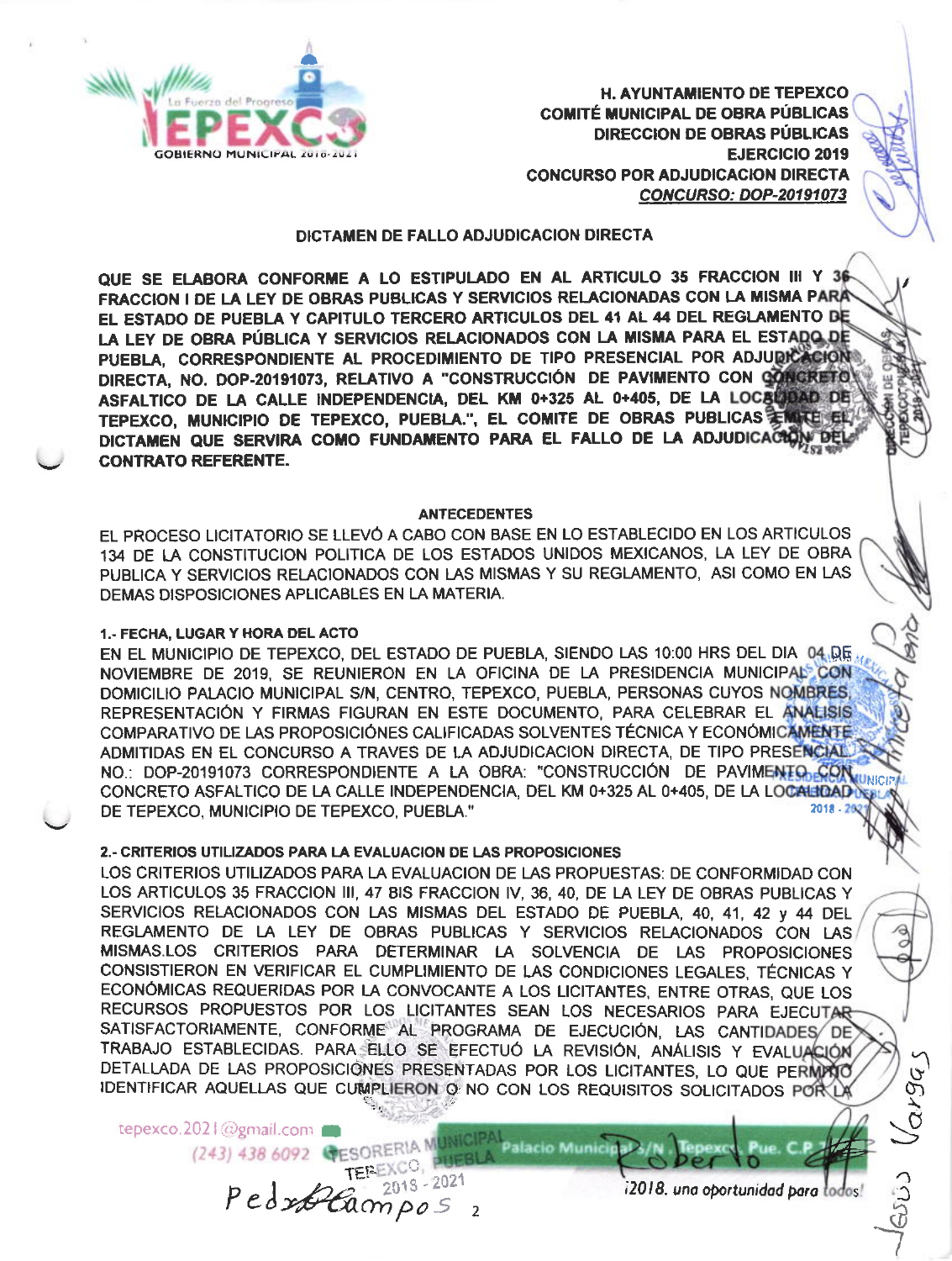**H. AYUNTAMIENTO DE TEPEXCO COMITÉ MUNICIPAL DE OBRA PÚBLICAS DIRECCION DE OBRAS PÚBLICAS EJERCICIO 2019 CONCURSO POR ADJUDICACION DIRECTA** 

**CONCURSO: DOP-2019107** 



CONVOCANTE, EN LAS BASES DE LICITACIÓN OBTENIENDO EL SIGUIENTE RESULTADO.

| <b>EMPRESA</b>                             | <b>EVALUACION TECNICA</b> | <b>EVALUACION ECONOMICA</b> | <b>MONTO DE SU PROPUESTA SIN</b><br>I.V.A. |
|--------------------------------------------|---------------------------|-----------------------------|--------------------------------------------|
| JERGOB'S S.A. DE C.V.                      | <b>CUMPLE</b>             | <b>CUMPLE</b>               | \$433,063.90                               |
| ROBERTO DE LA ROSA TORRES                  | <b>CUMPLE</b>             | <b>CUMPLE</b>               | \$437,541,94                               |
| <b>CONSTRUCTORA BRAMAT S.A.</b><br>DE C.V. | <b>CUMPLE</b>             | <b>CUMPLE</b>               | \$441,197,66                               |

# 3.- RESEÑA CRONOLÓGICA DE LOS ACTOS

| <b>ACTOS</b>                                        | <b>FECHA</b>            | <b>HORA</b> |
|-----------------------------------------------------|-------------------------|-------------|
| <b>CONVOCATORIA PUBLICA O</b><br><b>INVITACION:</b> | 15 DE OCTUBRE DE 2019   |             |
| <b>VISITA DE OBRA</b>                               | 17 DE OCTUBRE DE 2019   | 10:00 HRS   |
| <b>JUNTA DE ACLARACIONES</b>                        | 18 DE OCTUBRE DE 2019   | 10:00 HRS   |
| APERTURA TECNICA                                    | 25 DE OCTUBRE DE 2019   | 10:00 HRS   |
| <b>APERTURA ECONOMICA</b>                           | 25 DE OCTUBRE DE 2019   | 13:00 HRS   |
| <b>DICTAMEN DE FALLO</b>                            | 04 DE NOVIEMBRE DE 2019 | 10:00 HRS   |

3.- RAZONES LEGALES, TÉCNICAS O ECONÓMICAS POR LAS CUALES SE ACEPTARON O DESECHARON LAS PROPOSICIONES PRESENTADAS Y EL NOMBRE DE LOS LICITANTES.

LOS CRITERIOS PARA DETERMINAR LA SOLVENCIA DE LAS PROPOSICIONES CONSISTIERON EN VERIFICAR EL CUMPLIMIENTO DE LAS CONDICIONES LEGALES, TÉCNICAS Y ECONÓMICAS REQUERIDAS POR LA CONVOCANTE A LOS LICITANTES, ENTRE OTRAS, QUE LOS RECURSOS **LICITANTES PROPUESTOS** POR LOS SEAN LOS NECESARIOS PARA **EJECUTAR** SATISFACTORIAMENTE, CONFORME AL PROGRAMA DE EJECUCIÓN, LAS CANTIDADES DE TRABAJO ESTABLECIDAS. PARA ELLO SE EFECTUÓ LA REVISIÓN, ANÁLISIS Y EVALUACIÓN DETALLADA DE LAS PROPOSICIONES PRESENTADAS POR LOS LICITANTES. LO QUE PERMITIÓ IDENTIFICAR AQUELLAS QUE CUMPLIERON O NO CON LOS REQUISITOS SOLICITADOS POR L CONVOCANTE, EN LAS BASES DE LICITACIÓN OBTENIENDO EL SIGUIENTE RESULTADO.

# **3.2.- PROPOSICIONES ACEPTADAS**

COMO RESULTADO DE LA REVISIÓN, ANÁLISIS Y EVALUACIÓN CUANTITATIVA Y CUALITATIVA DE LAS PROPUESTAS PRESENTADAS POR LOS LICITANTES, QUE REALIZÓ LA CONVOCANTE,

tepexco.2021@gmail.com **Palacio Municip**  $(243)$  438 6092 Ped Blampos

**ALERIA** 

12018, una oportunidad para todos

Ω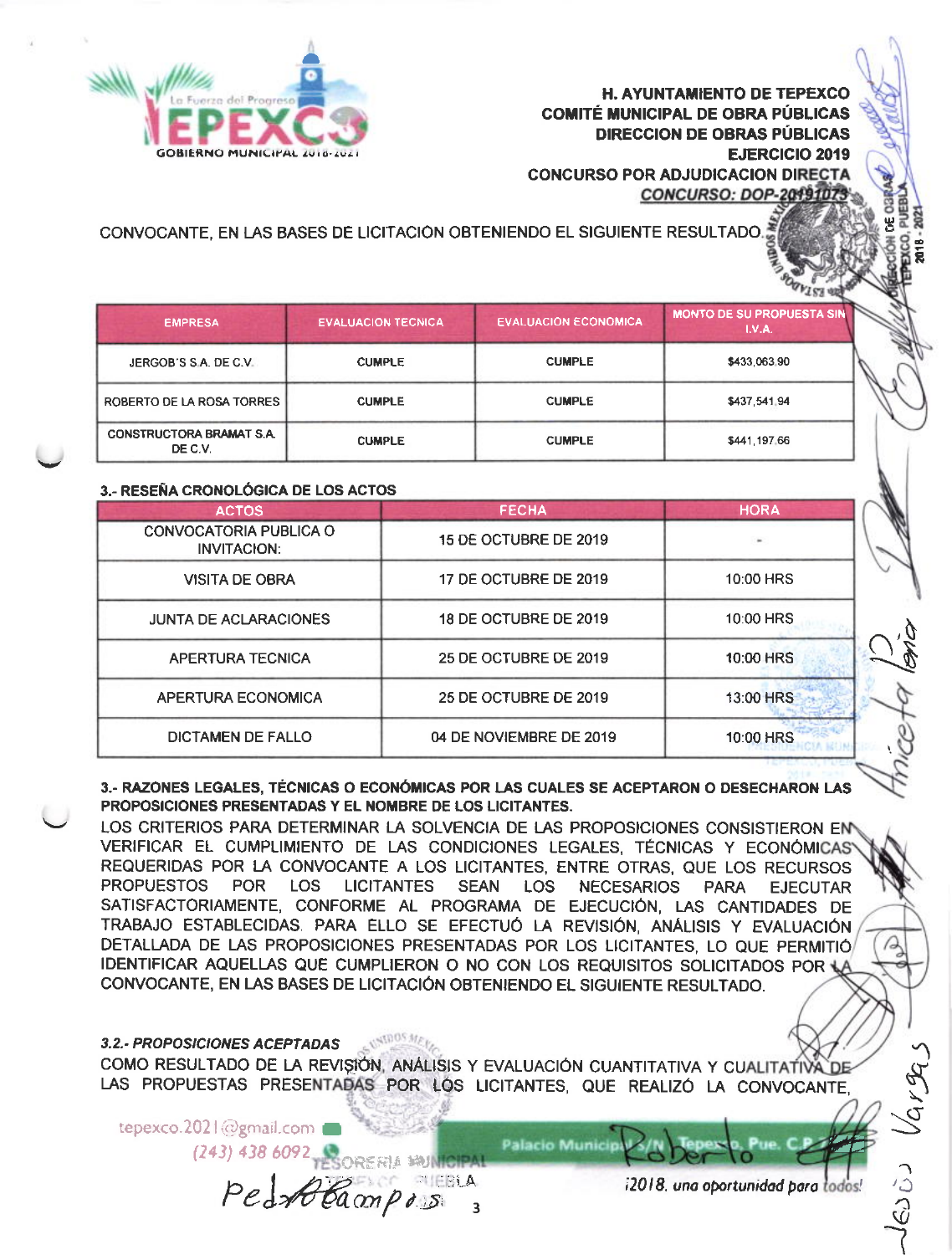

**H. AYUNTAMIENTO DE TEPEXCO COMITÉ MUNICIPAL DE OBRA PÚBLICAS DIRECCION DE OBRAS PÚBLICAS EJERCICIO 2019 CONCURSO POR ADJUDICACION DIRECT.** CONCURSO: DOC 201910

CONFORME A LOS CRITERIOS ESTABLECIDOS EN LAS BASES DE LICITACIÓN. EN TÉRMI PREVISTO POR EN LOS ARTÍCULOS 36 INCISO I DE LA LEY DE OBRAS PUBLICAS Y SERVICIO RELACIONADOS CON LAS MISMAS PARA EL ESTADO DE PUEBLA Y ARTÍCULOS 41 Y APLIDE. REGLAMENTO. LAS PROPOSICIONES QUE SON DETERMINADAS COMO SOLVENTES POR HABER CUMPLIDO CON LOS REQUISITOS LEGALES, TÉCNICOS Y ECONÓMICOS SOLICITADOS POR LA CONVOCANTE Y QUE POR LO TANTO SON ACEPTADAS, SON LAS SIGUIENTES:

| NO. | <b>EMPRESA</b>                   | <b>REPRESENTANTE</b>           |
|-----|----------------------------------|--------------------------------|
|     | JERGOB'S S.A. DE C.V.            | ING. JAIME GOMEZ NORATO        |
|     | ROBERTO DE LA ROSA TORRES        | ARQ. ROBERTO DE LA ROSA TORRES |
| 3   | CONSTRUCTORA BRAMAT S.A. DE C.V. | C. ROBERTO GALLARDO MORALES    |

# 3.2.- PROPOSICIONES QUE SE DESECHAN

COMO RESULTADO DE LA REVISIÓN CUANTITATIVA Y CON FUNDAMENTO EN LO ESTABLECIDO EN EL ARTÍCULO 47 DEL REGLAMENTO Y LAS BASES DEL CONCURSO. EN QUE SE PREVÉN LAS CAUSAS DE DESECHAMIENTO DE LAS PROPOSICIONES POR INCUMPLIMIENTO EN ALGUNO DE LOS REQUISITOS LEGALES. TÉCNICOS Y ECONÓMICOS REQUERIDOS POR LA CONVOCANTE. SE DESECHA LAS PROPOSICIONES SIGUIENTES:

| <b>FUNDAMENTO</b> | <b>MOTIVOS</b> | <b>REQUISITO SOLICITADO</b> | EMPRESA |
|-------------------|----------------|-----------------------------|---------|
|                   |                |                             |         |
| <b>PRESIDENUM</b> |                |                             |         |

#### 5. NOMBRE DE LOS CONCURSANTES CUYAS PROPUESTAS ECONÓMICAS HAYAN SIDO DESECHADAS COMO RESULTADO DEL ANÁLISIS CUALITATIVO DE LAS MISMAS.

| ΝO | <b>EMPRESA</b> | <b>REPRESENTANTE</b> |  |
|----|----------------|----------------------|--|
|    |                |                      |  |
|    |                |                      |  |
|    |                |                      |  |

## 6.- RELACIÓN DE LOS CONCURSANTES CUYAS PROPUESTAS SE CALIFICARON COMO SOLVENTES. UBICÁNDOLAS DE MENOR A MAYOR, DE ACUERDO CON SUS MONTOS:

| NO. | <b>NOMBRE O RAZON SOCIAL</b>               | <b>REPRESENTANTE</b>                         | <b>MONTO SIN I.V A.</b> | <b>RESULTADO</b> |
|-----|--------------------------------------------|----------------------------------------------|-------------------------|------------------|
|     | JERGOB'S S.A. DE C.V.                      | ING. JAIME GOMEZ NORATO                      | \$433,063,90            | <b>SOLVENTE</b>  |
|     | ROBERTO DE LA ROSA TORRES                  | ARQ. ROBERTO DE LA ROSA<br><b>TORRES</b>     | \$437,541.94            | <b>SOLVENTE</b>  |
|     | <b>CONSTRUCTORA BRAMAT S.A.</b><br>DE C.V. | <b>C. ROBERTO GALLARDO</b><br><b>MORALES</b> | \$441,197.66            | <b>SOLVENTE</b>  |

**Palacio Municip** 

tepexco.2021@gmail.cor  $(243)$  438

i2018, una aportunidad para todo

 $\overline{\mathbf{A}}$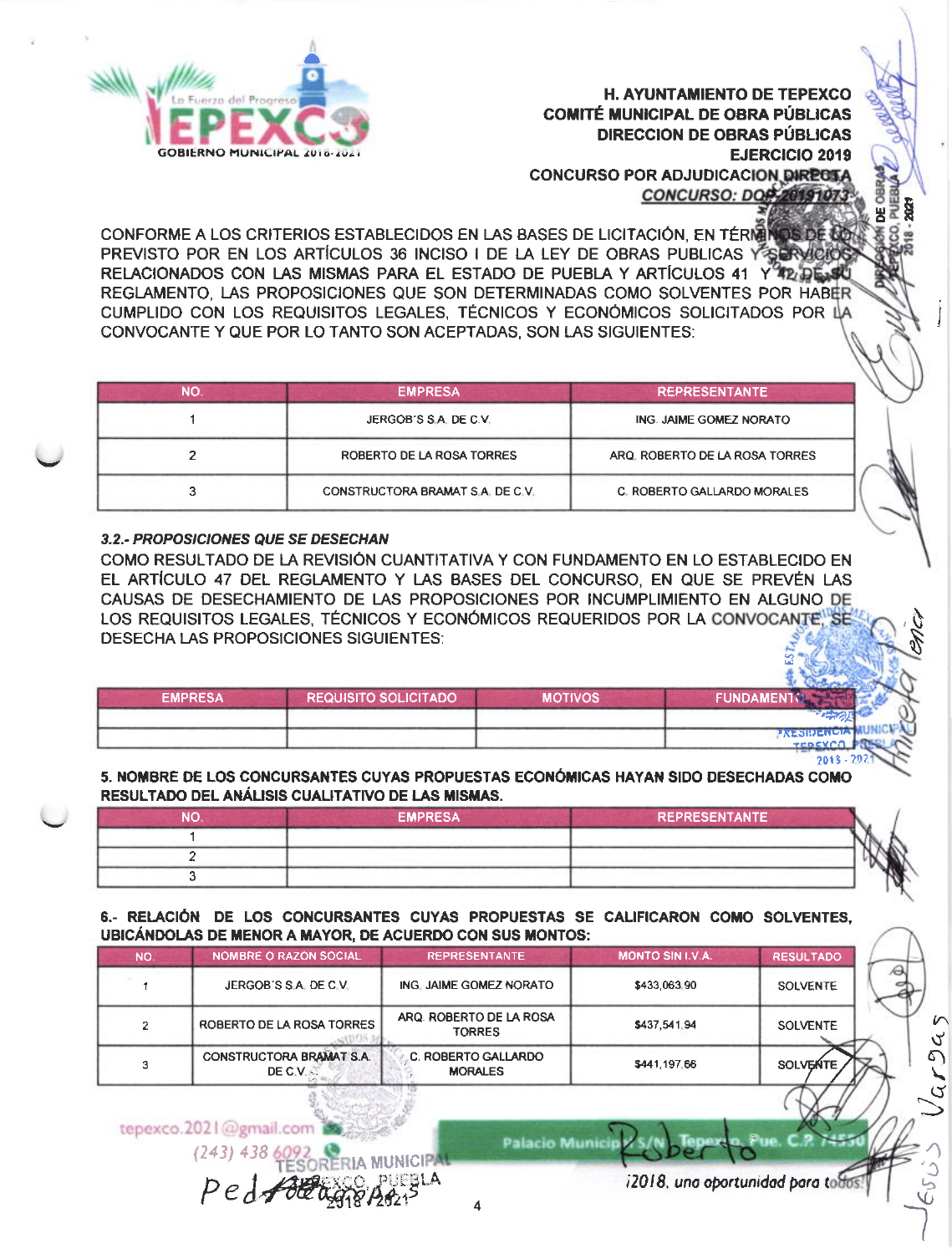

H. AYUNTAMIENTO DE TEPEX **COMITÉ MUNICIPAL DE OBRA PÚBLIC DIRECCION DE OBRAS PÚBLICAS** EJERCICIO 2019 **CONCURSO POR ADJUDICACION DIRECT/** CONCURSO: DOP-20191073 N DE OBRAS

**TEPEXCO, PUEBLA 2618 - 2021** 

**5.- CIERRE DEL ACTA** 

PARA CONSTANCIA Y A FIN DE QUE SURTA SUS EFECTOS LEGALES CORRESPONDIENTES. SE FIRMÓ LA PRESENTE ACTA POR LOS QUE INTERVINIERON EN ESTE ACTO, ENTREGÁNDOSELES COPIA DE LA MISMA E INDICÁNDOSELES SE ENCUENTRA EN LAS OFICINAS DE LA CONVOCANTE PROCEDIENDO A DAR POR TERMINADO ESTE EVENTO, SIENDO LAS 12:00 HRS DEL DÍA DE SU INICIO.

POR EL COMITÉ MUNICIPAL DE OBRA PÚBLICA Y SERVICIOS RELACIONADOS CON LAS MISMA, PARA EL MUNICIPIO DE TEPEXCO, PUEBLA. WIDOS M

**C. ÁNICETA PEÑA AGUILA** PRESIDENTE.

**PRESIDENCIA MUNICIPAL** TEPEXCO, PUEBLA 2018 - 2021

C. POREIRIO VALENTIN LUNA **FRAL** SECRETARIO EJECUTIVO. **DELETAL A** 2021  $2615$ 

**C. DEODEGARIO APARICIO LINARES** VOCAL 1

**C. LAURA VILCHIS HIDALGO** VOCAL 2



12018, una oportunidad para todos!